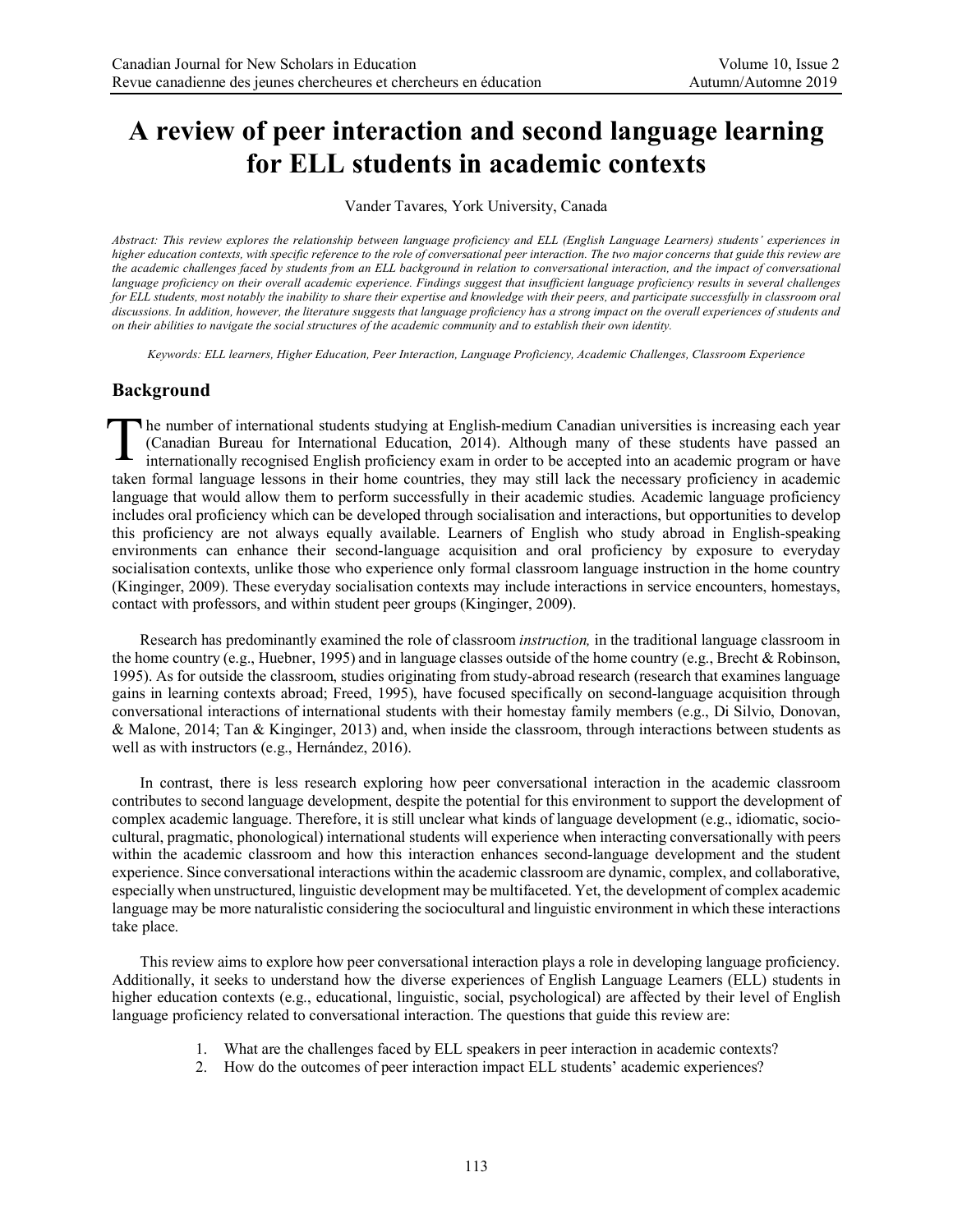Findings suggest that insufficient language proficiency results in several challenges for ELL students, most notably the inability to share their expertise and knowledge with their peers and participate successfully in classroom oral discussions. In addition, however, the literature suggests that language proficiency has a strong impact on the overall experiences of students and on their abilities to navigate the social structures of the academic community and to establish their own identity.

#### **Second Language Acquisition through Peer Interaction**

#### **Definition and Role of Peer Interaction**

In the research literature concerned with second language acquisition (SLA), peer interaction can be defined as "any communicative activity carried out between learners, where there is minimal or no participation from the teacher" (Philip, Adams, & Iwashita, 2014, p. 3). Peer interaction may involve two or more participants, and when engaged in such activities, participants work collaboratively toward a common goal. The word *peer* may be defined based on the equivalency of one or more factors (e.g., age or skill) pertaining to the participants. In this review, *peer* is based on the factor of participants being university students, and when in *interaction*, at least one participant in the interaction is a student for whom English is an additional language.

Activities which require participants to work together can vary in nature. For instance, in language classrooms, the most common of these are collaborative learning, cooperative learning, and peer tutoring. Philip, Adams and Iwashita (2014) explained that collaborative learning "involves a strong sense of mutuality and joint effort" (p. 3). That is, the task at hand can only be completed if students depend on one another. Cooperative learning is sometimes used interchangeably with collaborative learning. However, Philip and colleagues (2014) explained that cooperative learning "does not always involve mutuality to the same degree" (p. 3). As for peer tutoring, it occurs when one participant–often having more proficiency–assists another of lower proficiency in achieving a desired goal.

Early research on foreign language acquisition has shown that the learning environment must provide opportunities for meaningful social interaction between learners and users of the additional language in order for linguistic and socio-linguistic rules to be properly acquired (Krashen, 1982; Long, 1983, 1996; Swain, 2000). Pica (1987) argues that the type of social interaction most appropriate to the development of language is "that in which learners and their interlocutors share a need and desire to understand each other" (p. 4). In order to comprehend and produce language successfully, learners must re-structure their conversation so that the mutual, intrinsic desire to understand each other can be used to help achieve language acquisition (Pica, Doughty, & Young, 1986).

In this light, conversational peer interactions are of real linguistic value to students in non-language academic classrooms. The social interactions stemming from structured classroom activities that take place in language learning classes may not always require that learners re-structure their language productions, especially because of the evident unequal power, corrective, and evaluative statuses that instructors and students possess. However, interactions that take place in content classes may be significantly less controlled, and may require participants to exchange more information in order for meaning to be made, instead of engaging in pre-designed activities which only invite students to exchange information and sometimes even have more correct answers that will meet the expectations of the instructor.

#### **Benefits of Peer Interaction**

Seminal work in second language acquisition has investigated the linguistic benefits gained from peer interaction specifically in ELL classes. Allwright (1984) argued that learning takes place through peer interactions that involve bringing personal value systems to the surface in the classroom. When learners engage in conversational interactions in which they share ideas that matter to them, learning is more likely to occur because this type of interaction engages learners more meaningfully. Allwright (1984) clarified that depth of learning is not necessarily achieved as a consequence of activities that have communicative interaction as their focus. However, oral communication among peers remains a major element in classroom activities that aim to promote students' involvement with learning. It is also through oral communication that students engage collaboratively in the co-construction of meaning.

In addition, Allwright (1984) proposed that peer conversations in the classroom are important based on the idea that "learning may be enhanced by peer discussion" (p. 157). When learners discuss their learning and share their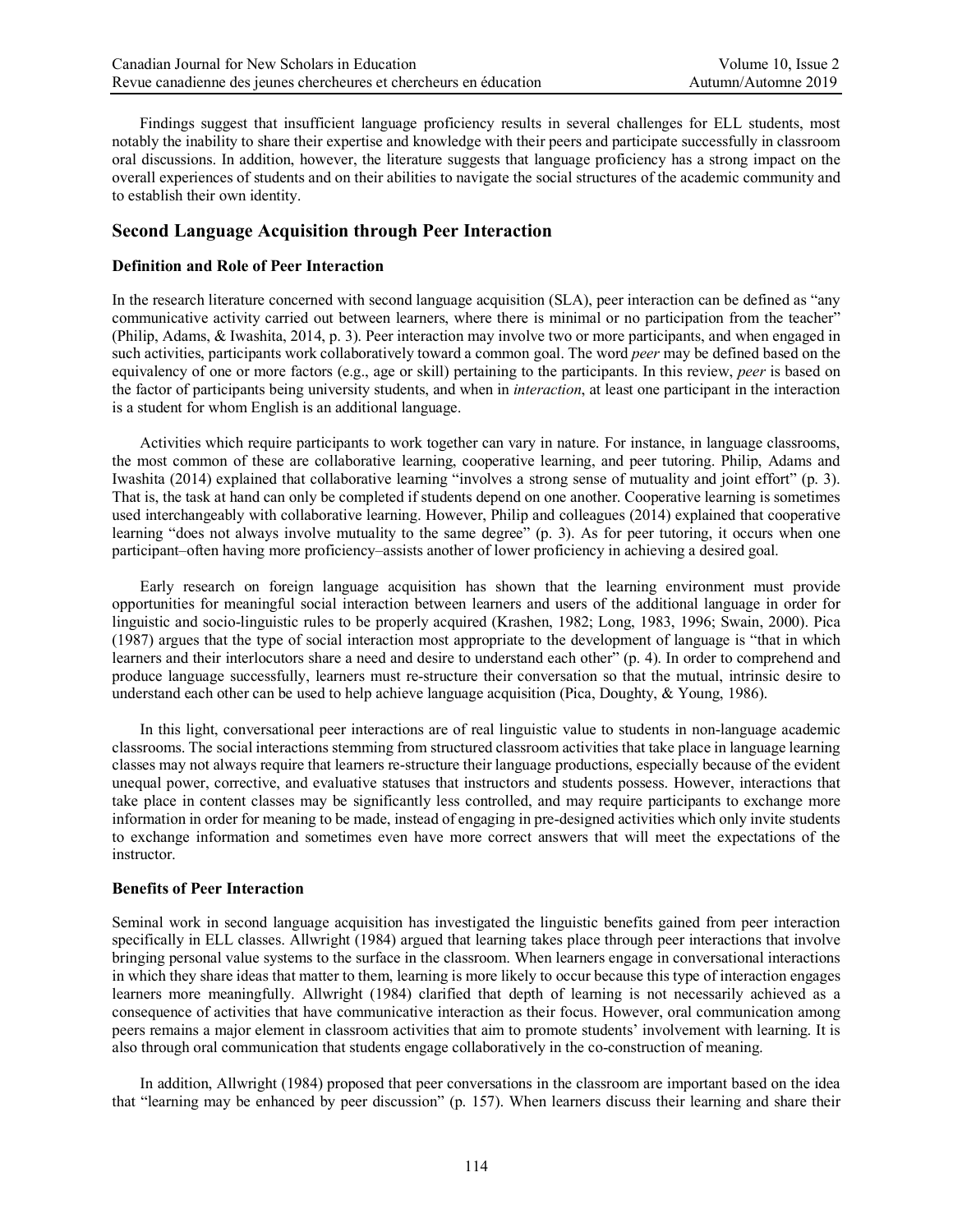understandings, better comprehension is likely to follow. Peers may learn from one another or learn "from the very act of attempting to articulate their own understanding" (p. 158). In non-language classes, the topic being examined in peer groups is learned more deeply through conversational interactions. In language classes, conversely, this goal may be achieved in addition to the practising of conversational skills by additional language learners.

Kohn and Vajda (1975) explained that group interaction within the ELL classroom is important because it allows students to manipulate and modify language to understand one another. Students can help and learn from one another as group interactions require them to use "greater self-expression, real self-expression" (p. 381) to achieve meaning. Besides linguistic benefits, Kohn and Vajda proposed that group interaction can help create a positive environment for the students where they may overcome their "feelings of inferiority" and develop a "more positive self-image and identity" (p. 381). Therefore, since peer interaction is linked to both linguistic and psychological benefits, students may perform more meaningfully in the classroom when interactions are encouraged.

More recent research has examined how peer interaction in ELL classes helps learners acquire language forms. In a study with Chinese students, Wang and Castro (2010) found that classroom interaction, especially through group work, helped learners to notice the target form in English. Fang (2010) proposed that classroom interaction can have positive effects on the development and facilitation of additional language learning as it allowed form-focused input to become salient and therefore noticed by learners. In addition, Loewen and Basturkmen (2005), from analysing small group interactions in ELL writing activities, concluded that students paid considerable attention to language forms in general and to discourse in particular when engaged in the activity with their peers.

In content-specific classes, other research has focused on the complex relationships between peer interaction and linguistic ability in higher education contexts. More specifically, research has analysed how an international ELL student's communicative competence in the English language–or the lack thereof–maximises or minimises the possibilities for conversational interactions in academic classrooms and in the overall higher education setting (Hung & Hyun, 2010; Kobayashi, 2016; Lee, 2009; Li, 2004; Morita, 2004; Tatar, 2005; Yang, 2010). Studies of this nature reveal that interacting and participating in classroom oral activities (e.g., in pairs, small-groups, whole-class discussions) tends to be a major challenge faced by students for whom English is an additional language.

## **Academic Language-related Demands in the Classroom**

A number of studies have explored the demands made by the academic context on international ELL students' language proficiency, from the perspective of the student. Ostler (1980) found that ELL students normally possess English language skills for casual communication; however, in terms of speaking proficiency to effectively conduct conversations with professors and peers in the academic context, students' abilities were insufficient. From surveying 70 East Asian international ELL graduate students, Kim (2006) reported that the students identified participating in whole-class discussions, raising questions during class, and engaging in small-group discussions as the three most common activities that took place inside the academic classroom. Out of these activities, the students reported being most concerned about leading class discussions as well as participating in whole-class discussions.

Wright and Lander (2003) investigated differences in rates of verbal interaction during a collaborative group activity outside class time between two groups of students. The researchers worked with 72 first-year male undergraduate Engineering students: 36 Australian-born, Anglo-European students, and 36 foreign-born, South East Asian ELL students at an Australian university. The study measured how the students worked in groups in two arrangements: mono- and bi-ethnic groups. Wright and Lander reported that both Australian and South East Asian students produced fewer verbal interactions when working together in bi-ethnic groups in comparison to when working in mono-ethnic groups. However, even though both ethnic groups produced fewer verbal interactions when working with members of the opposite group, South East Asian students' verbal productions showed a substantial decrease in frequency. The authors argued that in bi-ethnic groups, the Australian students' mode of operation may have been taken as the standard, thus affecting cross-cultural group dynamics.

Cheng, Myles, and Curtis (2004) examined the perceived linguistic and cultural challenges of 59 international ELL graduate students at a Canadian university using a survey and follow-up interviews. The study revealed that leading class discussions was rated by the international students as the most important skill to have based on their academic experiences. Then, the same students were asked to rate the most difficult skill. Leading class discussions emerged again as the most difficult skill. Since leading class discussions requires students to have proficiency in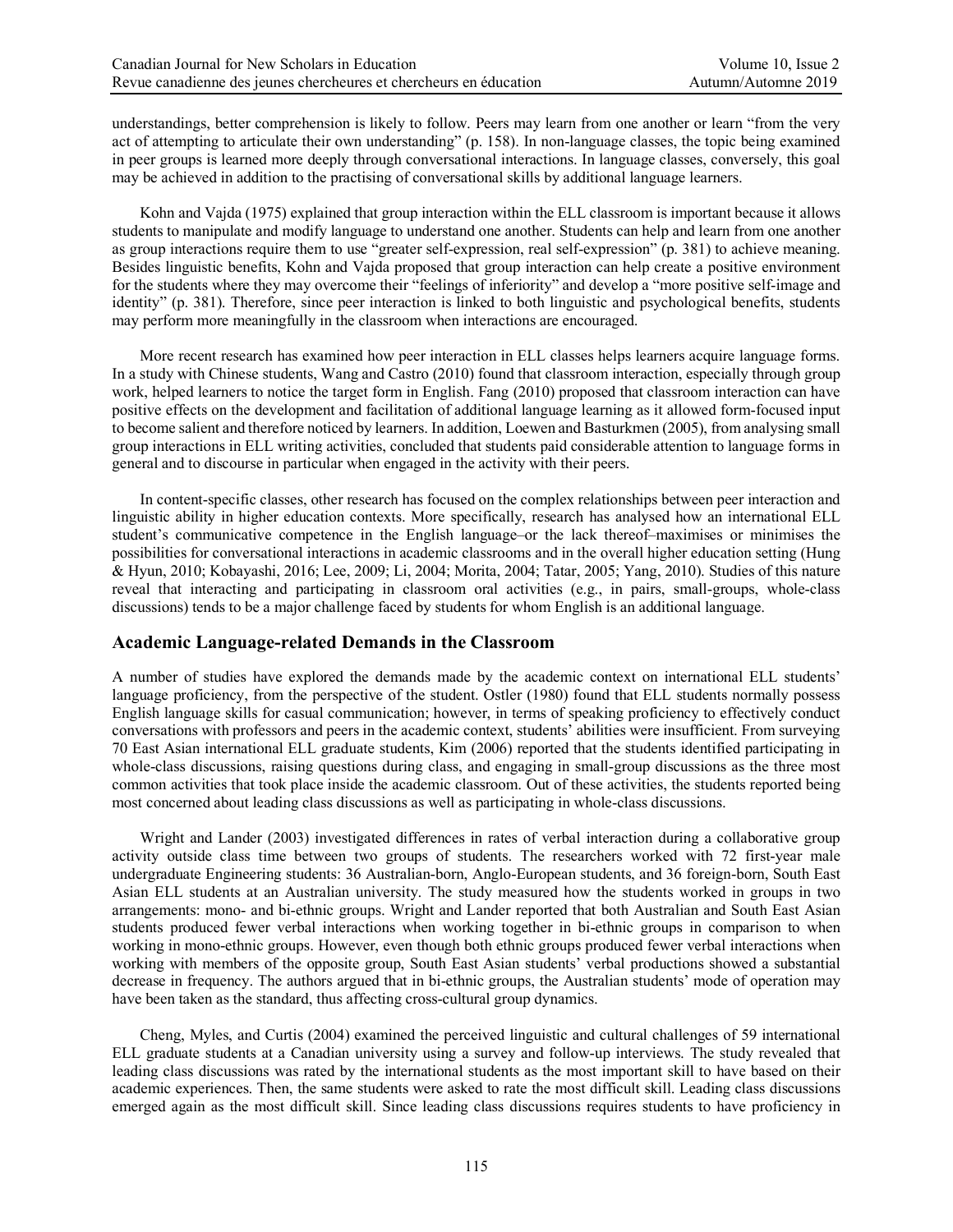academic English and content knowledge, the researchers suggested that inadequate language skills, combined with socio-cultural factors, may directly result in unsatisfactory academic performance for international ELL students.

Wu, Garza, and Guzman (2015) interviewed 10 international ELL students at an American university, both undergraduate and graduate. The researchers sought to gain insight into the academic challenges faced by the students and their adjustment strategies. The students reported that the lack of language proficiency imposed significant barriers to their academic success. One of the students reported that she did not participate in group work because she found it difficult to follow her peers' dynamic conversational exchanges. The researchers emphasised the importance of oral proficiency by reporting that all students faced "a number of difficulties when they had to communicate orally in an academic setting" (p. 7).

# **How do ELL Students Experience Classroom Participation?**

Studies suggest that insufficient language proficiency, unfamiliarity with the education system of the host institution, and cultural differences are the major factors influencing classroom participation for ELL students. Tatar (2005) examined the experiences and perceptions around in-class participation of four Turkish graduate students at a university in the US. The students faced ongoing challenges in relation to oral participation and classroom membership in their seminar-style classes. Conflict arising from educational and cultural differences, along with insufficient academic language proficiency for classroom discussions, contributed in complex ways to students' experiences of being peripheral members of the classroom.

Conflicting cultural expectations around the importance and purpose of classroom participation between instructors and ELL students can directly impact the linguistic dimension of students' experiences. Tatar (2005) argued students who come from teacher-centered educational cultures may not see value in oral participation. However, international ELL graduate students are expected to participate in class as actively as their native-speaker peers. Although ELL students may try to meet this expectation, they "worry about sounding competent and intelligent in a foreign language" (p. 338) while interacting with students who may be "dominant in classroom discussions" (p. 338). Tatar illustrated that classroom participation is complex and influenced by factors beyond the linguistic which are underestimated in the literature (see Ferris & Tagg, 1996).

Even when language can be considered the most visible challenge for classroom participation, it may still often be inextricably connected to other "invisible" factors that also affect classroom participation as a whole. Morita (2004) showed some of the ways by which insufficient language proficiency can lead ELL students to feeling excluded from classroom discussions. In her study with six female international graduate students from Japan at a Canadian university, the students felt as though they were not relevant members of their classroom communities because their insufficient language proficiency prevented them from participating orally as competently as their native-speaker peers did. Additionally, however, the ELL students' beliefs concerning satisfactory classroom participation were informed by their former educational acculturation in Japan, which affected how the students understood their peers' behaviour as well as their own.

Despite the influence of cultural and educational differences, the lack of proficiency in English may still be the most critical factor affecting oral participation in class. In Lee's (2009) study, for example, ELL students had exceeded the minimum score required by the university in both the Test of English as a Foreign Language (TOEFL) and the Graduate Record Examination (GRE). However, the students still faced significant linguistic challenges. Lee argued that passing language proficiency tests may not equate to possessing sufficient academic language proficiency for graduate-level studies, "particularly the ability to organise and share ideas in dynamic classroom situations" (p. 143).

Indeed, the register of language required for effective classroom participation may be more complex than what many ELL students expect. In Li's (2004) study, the ELL students had already obtained their high school diploma in China, but decided to repeat high school in Canada specifically to improve their linguistic proficiency. Though the students had also achieved the minimum TOEFL score required for university admission, they realised shortly after that their level of proficiency was not on par to that of their native-speaker peers. One of the students, Magnolia, explained her difficulty by saying: "it's impossible for me to listen to the lectures effectively because I can't understand the professors at all" (p. 34). Considering their linguistic unpreparedness, Li reported that "the students could not and did not take part in class discussions" (p. 34).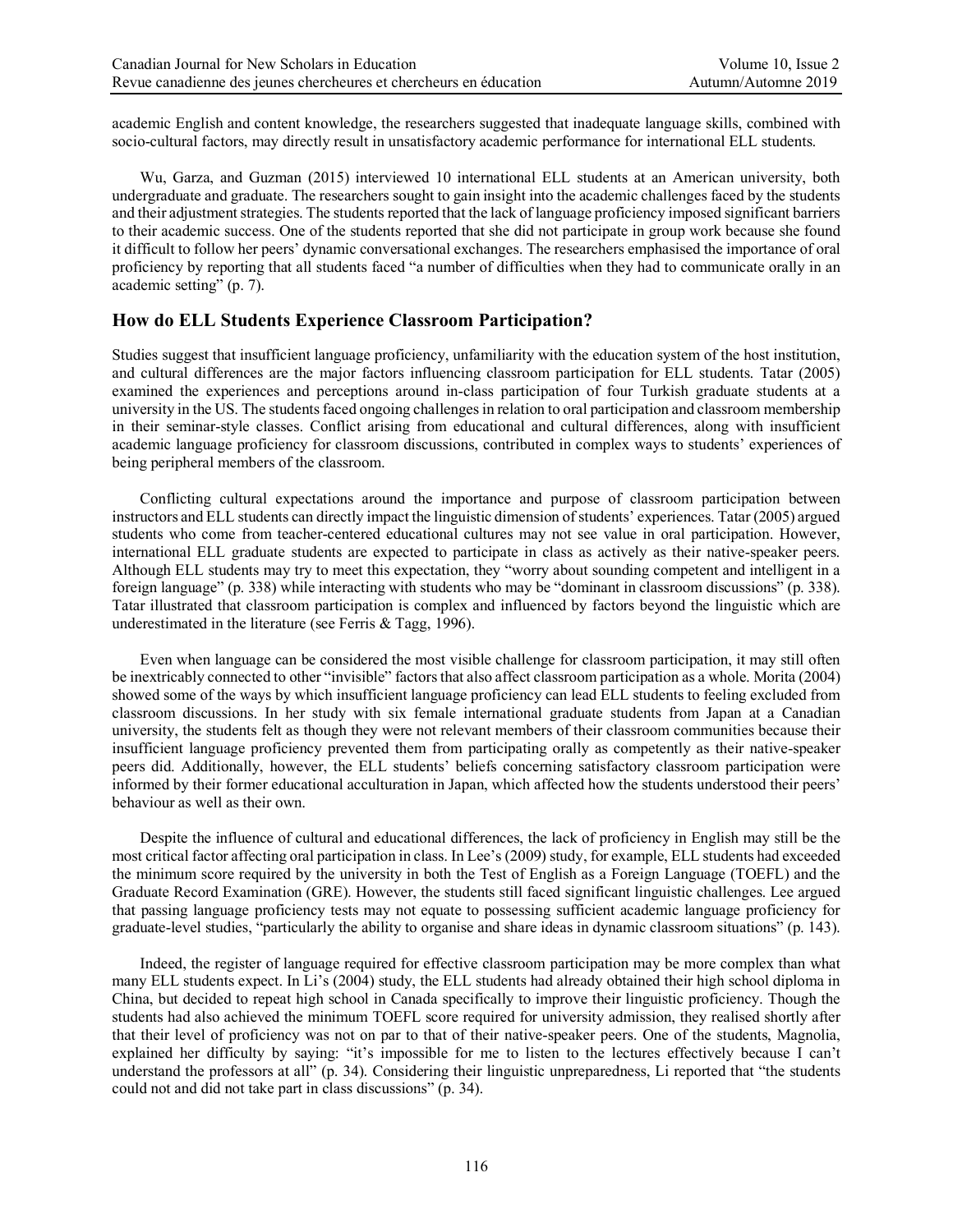The inability to express oneself in classroom interactions can pose serious threats to an international ELL student's well-being. Seo and Koro-Ljungberg (2005) explored this issue by working with "older" international students from Korea. One of the students, Helen, reported feeling continuously frustrated and uncomfortable talking with Americans because of her limited proficiency in English. As a consequence, Helen reported she did not participate in classroom discussions, which led her professor to doubt her capability to successfully complete the course. Not being able to participate in class discussions made Helen feel pressured, stressed, and nervous, and eventually drop the class. The researchers reported that all ELL students' self-confidence decreased as a product of their communication difficulties.

Contributions made by native-speaker peers in classroom discussions may not be considered helpful or constructive by some ELL students. ELL students in Beykont and Daiute's study (2002) found that some of their peers (typically North Americans) "just talk" (p. 38) during class discussions, often in incomplete ideas or based solely on personal experience, without offering relevant and critical contributions to classroom discussions. Furthermore, the students reported that classroom discussions were dominated by native-speakers, "voicing their opinion too often and at the expense of other students" (p. 38). Finally, the students expressed concern in relation to following the fast-paced discussions in which students often interrupted one another (see also Morita, 2004).

#### **Language and Identity in the Classroom**

ELL students' identity-related experiences seem to influenced by the situated nature of their academic language practices. As Wenger (1998) pointed out, different communities of practice value different situated abilities and constructs. Oftentimes, ELL students must construct their identities around linguistic competence (Morita, 2004). When a lack of appropriate communicative competence in academic English exists, students' identities may become one of less competent members in the classroom when compared to their native-speaker peers. Because this identity is constructed dynamically, it can also oscillate to one of higher or lower competence in response to other contextual factors, such as class dynamics, the task in which international ELL students are involved, or their culturally-informed beliefs about teaching and learning (Tatar, 2005).

Despite the multifaceted process of identity construction in academic contexts, language may still have the most profound influence. Hung and Hyun (2010) argued that expressing oneself in English is already a major challenge for ELL students studying in English-medium universities, and to make matters worse, when students try to negotiate membership into the academic community, they must do so using "appropriate and sophisticated academic English" (p. 343) which is an ability international ELL students often do not possess.

To illustrate, Liu (2011) explored her own experience as an international ELL student at a university in Canada. Prior to her graduate studies at the host university, Liu had passed three language proficiency tests. However, in her first three months of study, Liu reported she could not understand the language used by her professors and peers in graduate-level classroom discussions. Liu explained that even though she had good ideas to share with the class, she could not express herself clearly in English and, in comparison with her native-speaker peers, she considered herself "stupid" (p. 79).

## **Silence in the Classroom**

Studies have identified ELL students' classroom participation as being commonly characterised by silence. Yet, the reasons and factors behind such classroom behaviour are complex and often informed by cultural, social, linguistic, and psychological aspects— though rarely in isolation. For example, Morita (2004) found that most of the Japanese students were "passive" participants in their classes. Though language anxiety was the main cause, the students identified other factors behind their relative silence: their limited knowledge of the content being discussed, preference for quieter participation, learners' goals, identity of less competent members, outsider status, and their imposed role of individuals with limited English. However, Morita argued that even when the students remained quiet or withdrawn, they were still negotiating their identities through resistance.

In Tatar's (2005) study, silence emerged out of a cultural incongruence. The Turkish students reported remaining silent during class discussions every time they felt their contributions were solely based on personal experience rather than on careful thinking and preparation, which to them was the most valuable type of contribution. The students did not believe their opinions were acceptable in academic discussions. Tatar explained the students had come from an educational culture where interaction with peers in the classroom as a form of learning was virtually non-existent.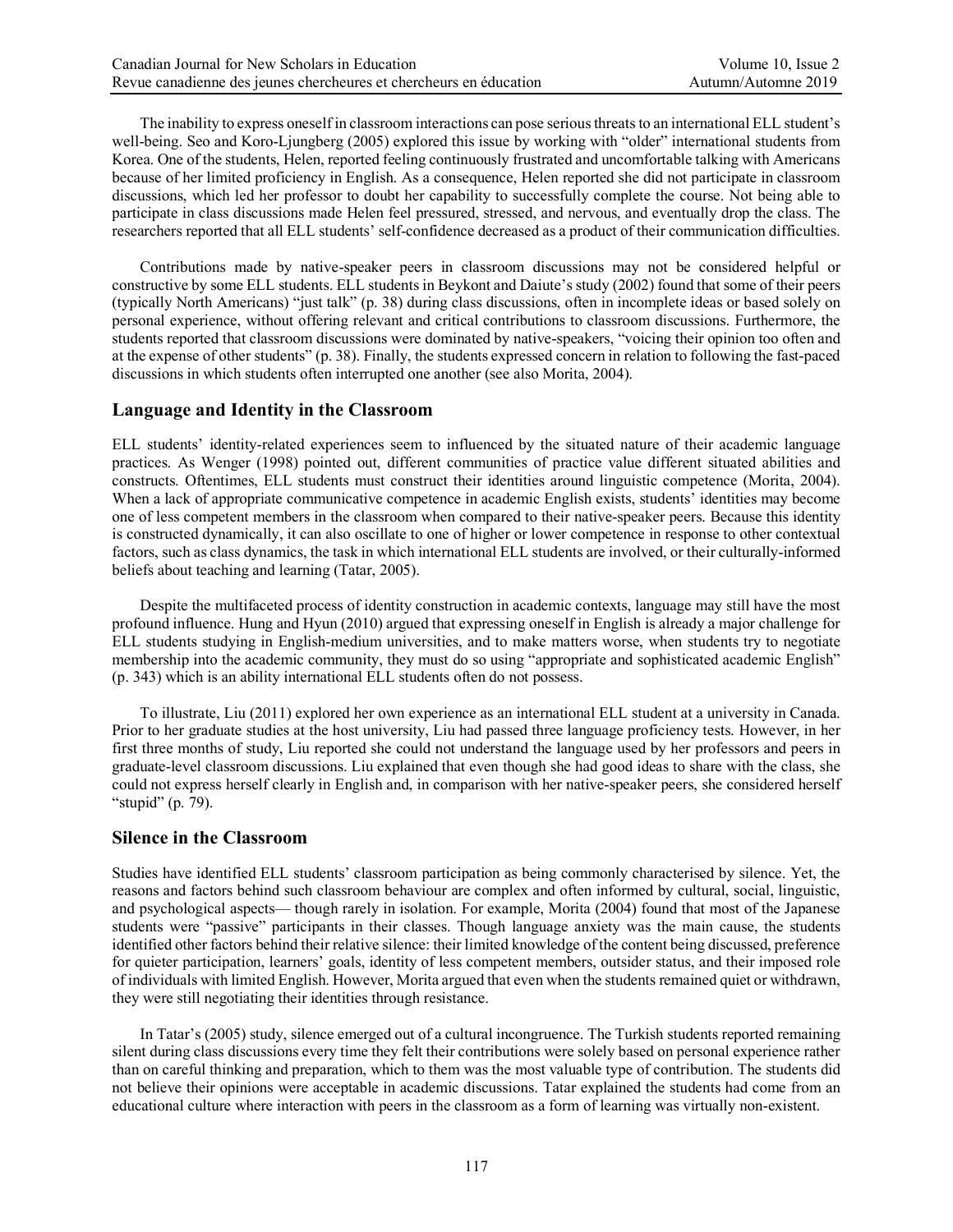Similarly, cultural influence was the factor behind Korean ELL students' silence in Lee's (2009) study. Lee reported that none of the Korean students initiated topics in whole-class discussions. The students nodded and made eye contact to signal attentiveness, but rarely spoke. The students' views on oral participation differed due to their upbringing in Korean culture. They valued saying fewer, but more important things than saying too much just for the sake of participation and interaction. For them, an individual that spoke too much was seen as "light" or sometimes uneducated. The Korean students saw the instructor as being more knowledgeable than their peers, and based on their experiences with classroom practices in Korea, they normally waited for the instructor to invite the students to raise questions after the main point had been concluded.

The level of anxiety ELL students experience can become detrimental to their overall academic performance and experience. In Brown's study (2008), ELL students would refrain from participating in classroom oral activities when ashamed of their inability to converse with their peers. The students not only employed silence in response to fear of speaking, but also avoided eye contact with the instructor unless their names were called upon. Whenever invited to answer questions, Brown explained that "the looks that crossed their face included panic and anxiety, and in extreme cases, students sat silently, squirming in their seat" (p. 85).

Support in the form of acknowledging and expanding on a student's comment may motivate international ELL students to participate in university tutorials. Marlina (2009) worked with four Asian undergraduate students at an Australian University to investigate the factors which might influence a student's active participation in class. She found that when tutors skipped, interrupted, or ignored students' comments during a tutorial lecture, the students would choose to not further participate because they considered their oral contribution had been de-valued. On the other hand, when tutors or instructors nodded or used small phrases (e.g., "that's good" or "I see," p. 240) to acknowledge the students' oral contribution, the students felt more willing to participate.

## **Agency and Transformation**

Despite all challenges, ELL students are social agents capable of creatively reinventing their classroom experiences. ELL students have been found to employ numerous strategies to mitigate both participation and membership issues in the classroom. Some frequently-employed strategies include: speaking in earlier stages of a discussion, preparing a few points to say in advance, expressing explicitly the desire to participate to their peers and instructors, preparing questions to ask in class beforehand, taking notes during lectures, maintaining eye contact with the instructor, smiling, nodding, flipping through books or notes, answering trivial questions asked by instructors, asking friends and classmates for help, tape-recording lectures, and seeking help directly from the instructor (Li, 2004; Morita, 2004; Tatar, 2005).

Over time, students may also acquire sufficient academic language to help shift the course of their experiences (Hung & Hyun, 2010). An augmented literacy in academic English may foster the acquisition of more disciplinespecific knowledge. Despite any linguistic improvement, classroom interaction is still dynamic and co-constructed. In a study conducted by Zhou, Knoke, and Sakamoto (2005), the Chinese students often reported not having opportunities to speak in classroom discussions because they could not react as quickly as their native English-speaking peers did. Understanding the content of class discussions was no longer a challenge for the students, but responding timely to questions and comments them was difficult and required additional time.

## **Conclusion**

The studies reviewed in this paper suggest that proficiency in academic language plays a critical role in ELL students' experiences. Academic language may help ELL students succeed in higher education by enabling them to interact successfully with their peers and instructors. An international student's competency in the English language can be a predictor of the student's adjustment in the new context abroad, which includes the ability to relate to the local academic community (Poyrazli, Arbona, Nora, McPherson, & Pisecco, 2002). Indeed, much of the literature reviewed herein has positioned language proficiency as the dominant factor which interfered with ELL students' successful adjustment in university and, more specifically, with their active participation in the classroom.

ELL students may encounter significant challenges in their attempts to effectively interact conversationally in academic English. From a perspective of community of practice (Wenger, 2006), second language acquisition, and by extension, academic language proficiency, may occur more successfully if students have regular and constructive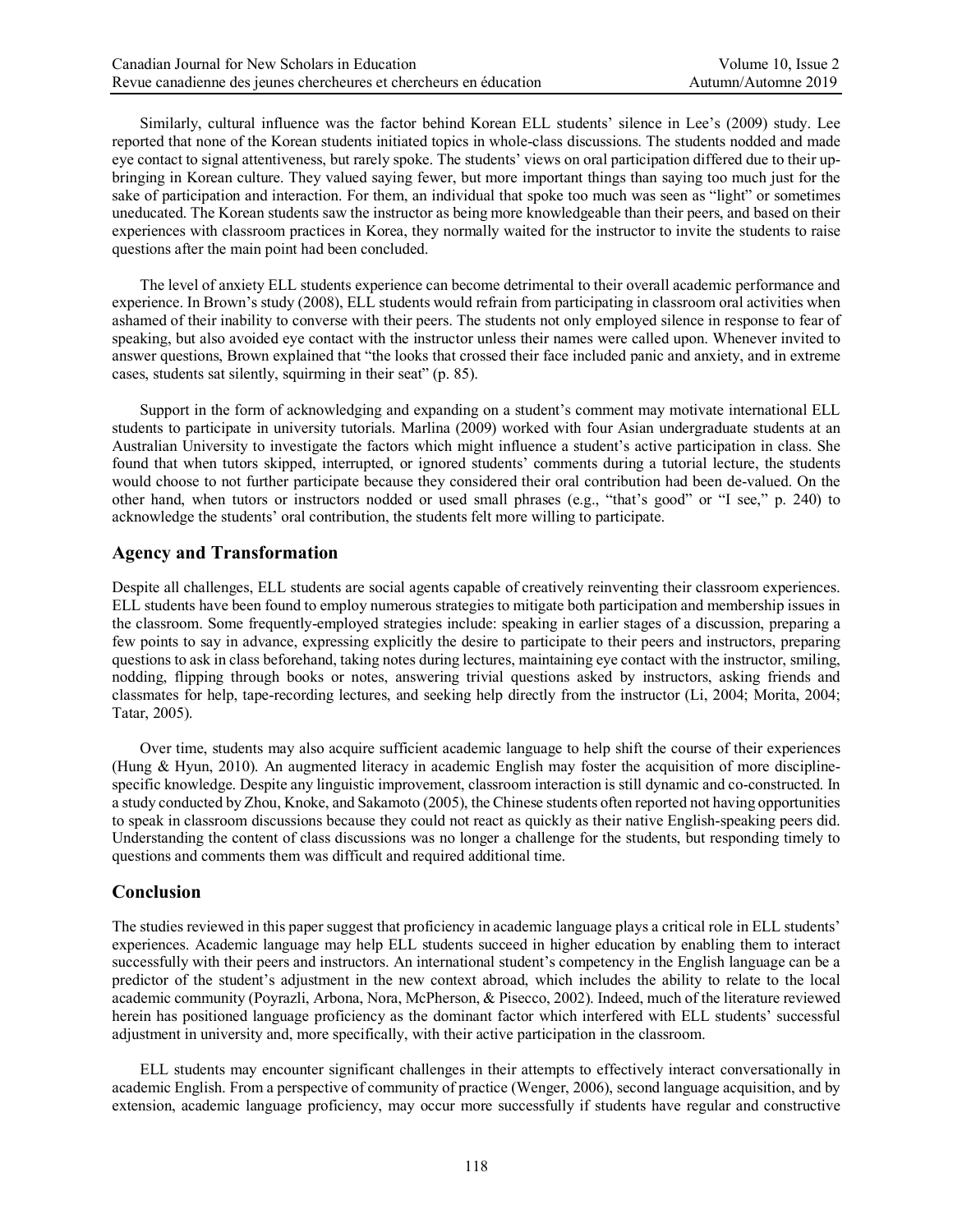opportunities to engage in peer interactions whose focus is on a task that involves oral communication (Hung & Hyun, 2010). Instructors can contribute to this linguistic development by devising and implementing meaningful and collaborative interactional activities into the curriculum in which ELL students are paired strategically with nativespeaker students.

Additionally, language proficiency has an impact on identity development. Since intellectual competence is often constructed around language proficiency, being proficient in (academic) English may be the key factor in allowing students to diverge the course of the academic experiences that negatively affect the enactment of their identities. In this case, effective and continuous language support can contribute to enhancing ELL students' language proficiency. Without the appropriate level of language, ELL students are likely to remain in a disadvantaged, marginalised position (Morita, 2004).

Interaction is the main source for oral language development for ELL students. Although the experiences of ELL students explored in the studies indicate some personal success (e.g., more familiarity with the host education system, socialisation with peers, reinvented identities, greater proficiency), there has been limited reporting on the linguistic gains achieved by ELL students from engaging in peer interactions. One way to interpret the lack of reported linguistic development is through the lens of the Interaction Hypothesis (Krashen, 1985). As reported by the students and sometimes their instructors, ELL students were (and may still be) presented with inadequate opportunities to interact with their peers. When interactions are constructed around a comprehensible, yet slightly higher, level of language linguistic development may be likelier to follow for ELL students.

Classroom dynamics also influence ELL students' participatory experiences. As suggested, interaction can be dominated by native-speaker peers (Tatar, 2005; Zhou et al., 2005). As reported by the researchers, most of the ELL students lacked the ability to respond naturalistically to the oral contributions initiated by their peers. Some of the students even reported being interrupted when they did have the chance to speak up. Therefore, for ELL students in non-language academic classes, interactions may be most beneficial when they are somewhat regulated by the instructor or when native-speaker students are aware of their ELL peers' linguistic needs.

A number of concerns have emerged from this review and merit future research. The literature reviewed herein did not focus on measuring or quantifying gains in language proficiency. In-depth, long-term research focused on linguistic development through peer interaction could help clarify and specify how and which kinds of interactional activities may be most productive for ELL students' development of language proficiency. More research can also explore instructor's beliefs in relation to supporting linguistic development through peer interaction, and how students of higher language proficiency can be more aware of the linguistic needs of their ELL peers. Research can examine what pedagogical (Tavares, 2017) or institutional changes should be implemented so that ELL students' academic experiences may be less challenging (Tavares, 2016).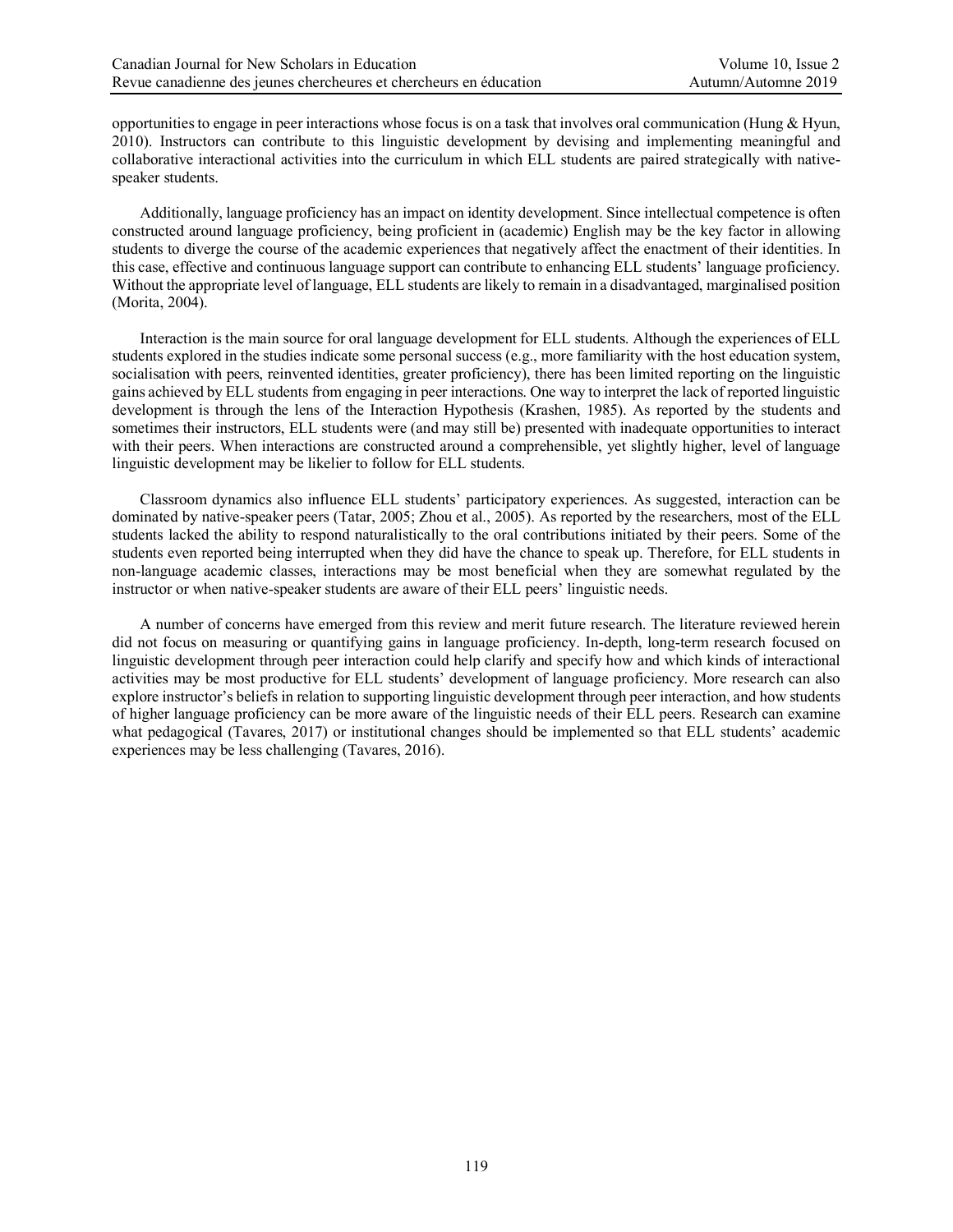## **REFERENCES**

- Allwright, R. L. (1984). The importance of interaction in classroom language learning. *Applied Linguistics, 5*(2), 156-171.
- Beykont, Z., & Daiute, C. (2002). Inclusiveness in higher education courses: International student perspectives. *Equity & Excellence in Education, 35*(1), 35-42.
- Brown, L. (2008). Language and anxiety: An ethnographic study of international postgraduate students. *Evaluation and Research in Education, 21*(2), 75-95.
- Canadian Bureau for International Education. (2014). *About international education: Facts and figures*. Retrieved from http://www. http://www.cbie.ca/about-ie/facts-and-figures/
- Cheng, L., Myles, J., & Curtis, A. (2004). Targeting language support for non-native English-speaking graduate students at a Canadian university. *TESL Canada, 21*(2), 50-71.
- Di Silvio, F., Donovan, A., & Malone, M. E. (2014). The effect of study abroad homestay placements: Participant perspectives and oral proficiency gains. *Foreign Language Annals*, *47*(1), 168-188.
- Fang, X. (2010). The role of input and interaction in second language acquisition. *Cross-Cultural Communication, 6*(1), 11-17.
- Ferris, D., & Tagg, T. (1996). Academic oral communication needs of EAP learners: What subject-matter instructors actually require. *TESOL Quarterly, 30*, 31-58.
- Freed, B. (Ed.). (1995). *Second language acquisition in a study abroad context*. Amsterdam: John Benjamins Publishing.
- Hernández, T. A. (2016). Short-term study abroad: Perspectives on speaking gains and language contact. *Applied Language Learning, 26*, 39-64.
- Huebner, T. (1995). The effects of overseas language programs. In Freed, B. (Ed.), *Second language acquisition in a study abroad context* (171-93). Amsterdam: John Benjamins Publishing.
- Hung, H., & Hyun, E. (2010). East Asian international graduate students' epistemological experiences in an American University. *International Journal of Intercultural Relations, 34*, 340-353.
- Kim, S. (2006). Academic oral communication needs of East Asian international graduate students in non-science and non-engineering fields. *English for Specific Purposes, 25*, 479-489.
- Kinginger, C. (2009). *Language learning and study abroad: A critical reading of research*. Basingstoke, UK: Palgrave/Macmillan.
- Kobayashi, M. (2016). L2 academic discourse socialization through oral presentations: An undergraduate student's learning trajectory in study abroad. *Canadian Modern Language Review, 72*(1), 95-121.
- Kohn, J. J., & Vajda, P. G. (1975). Peer-mediated instruction and small-group instruction in the ESL classroom. *TESOL Quarterly, 9*(5), 379-390.
- Krashen, S. (1982). *Principles and practice in second language acquisition*. Oxford: Pergamon Press.
- Krashen, S. (1985). *The input hypothesis: Issues and complications.* London: Longman.
- Lee, G. (2009). Speaking up: Six Korean students' oral participation in class discussions in US graduate seminars. *English For Specific Purposes, 28*, 142-156.
- Li, Y. (2004). Learning to live and study in Canada: Stories of four EFL learners from China. *TESL Canada, 22*(2), 25-43.
- Liu, L. (2011). An international graduate student's ESL learning experience beyond the classroom. *TESL Canada Journal*, *29*(1), 77-93.
- Long, M. (1983). Linguistic and conversational adjustments to non-native speakers. *Studies in Second Language Acquisition 5*(2), 177-193.
- Long, M. (1996). The role of the linguistic environment in second language acquisition. In Ritchie, W. C., & Bhatia, T. K. (Eds.), *Handbook of second language acquisition* (413-468). New York: Academic Press.
- Loewen, S., & Basturkmen, H. (2005). Interaction in group writing tasks in genre-based instruction in an EAP classroom. *Journal of Asian Pacific Communication, 15*(1), 171-189.
- Marlina, R. (2009). I don't talk or I decide not to talk? Is it my culture? International students' experiences of tutorial participation. *International Journal of Education Research, 48*, 235-244.
- Morita, N. (2004). Negotiating participation and identity in second language academic communities. *TESOL Quarterly, 38*(4), 573-603.
- Ostler, S. E. (1980). A survey of academic needs for advanced ESL. *TESOL Quarterly, 14*, 489-502.
- Philip, J., Adams, R., & Iwashita, N. (2014). *Peer interaction and second language learning.* New York, NY: Routledge.